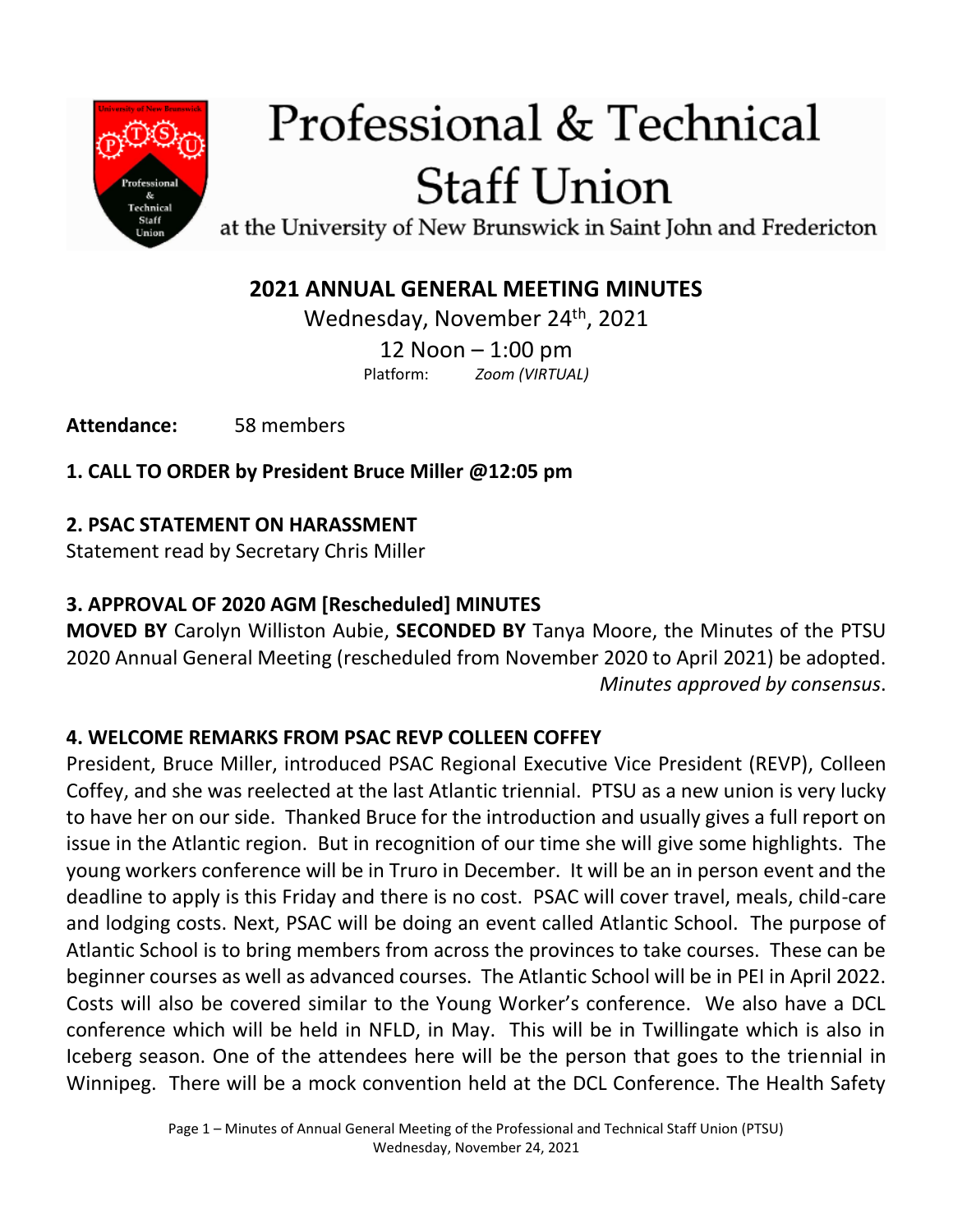conference will be in June 2022 in New Brunswick. H&S is the foundation of unions and is very important. Lastly there will also be an equity conference in the Atlantic provinces in October 2022. PSAC built a brand new office building in Atlantic in Moncton. It will be available early next year. This building is also 'your' space as well. If anyone has any questions you can always reach out to us.

#### **Approval of Agenda**

**MOVED BY** Carolyn Williston Aubie, **SECONDED BY** Dylan Renouf approval of the PTSU 2021 AGM Agenda as circulated.

*Agenda approved by consensus.*

#### **5. ELECTIONS**

PSAC REVP Coffey gave an over-view of the election process.

#### **A. EXECUTIVE BOARD**

#### **a. CHIEF GRIEVANCE OFFICER (FREDERICTON)**

We received a nomination for the position from the committee for PTSU Member in Good Standing Andrew Sutherland. After the requisite three (3) calls for nominations from the floor, none were received. Andrew was not present but had pre-accepted the nomination. Andrew Sutherland was proclaimed Chief Grievance Officer (Fredericton) by acclimation.

#### **b. CHIEF GRIEVANCE OFFICER (SAINT JOHN)**

We received a nomination for the position from the committee for PTSU Member in Good Standing Sarah Craig. After the requisite three (3) calls for nominations from the floor, none were received. Sarah Craig was proclaimed Chief Grievance Officer (Saint John) by acclimation. Sarah was sworn-in to the office by PSAC REVP Colleen Coffey prior to the meeting's conclusion.

## **NEGOTIATING COMMITTEE MEMBERS**

#### **c. ACTIVE 3rd MEMBER**

We received a nomination for the position from the committee for PTSU Member in Good Standing Dylan Renouf. After the requisite three (3) calls for nominations from the floor, none were received. Dylan Renouf was proclaimed by acclimation as the 3<sup>rd</sup> Member of the Bargaining Team (to be elected from the floor) for the upcoming bargaining, which will commence at the end of the current Collective Agreement as of June 30, 2022. Dylan was sworn-in to the office by PSAC REVP Colleen Coffey prior to the meeting's conclusion.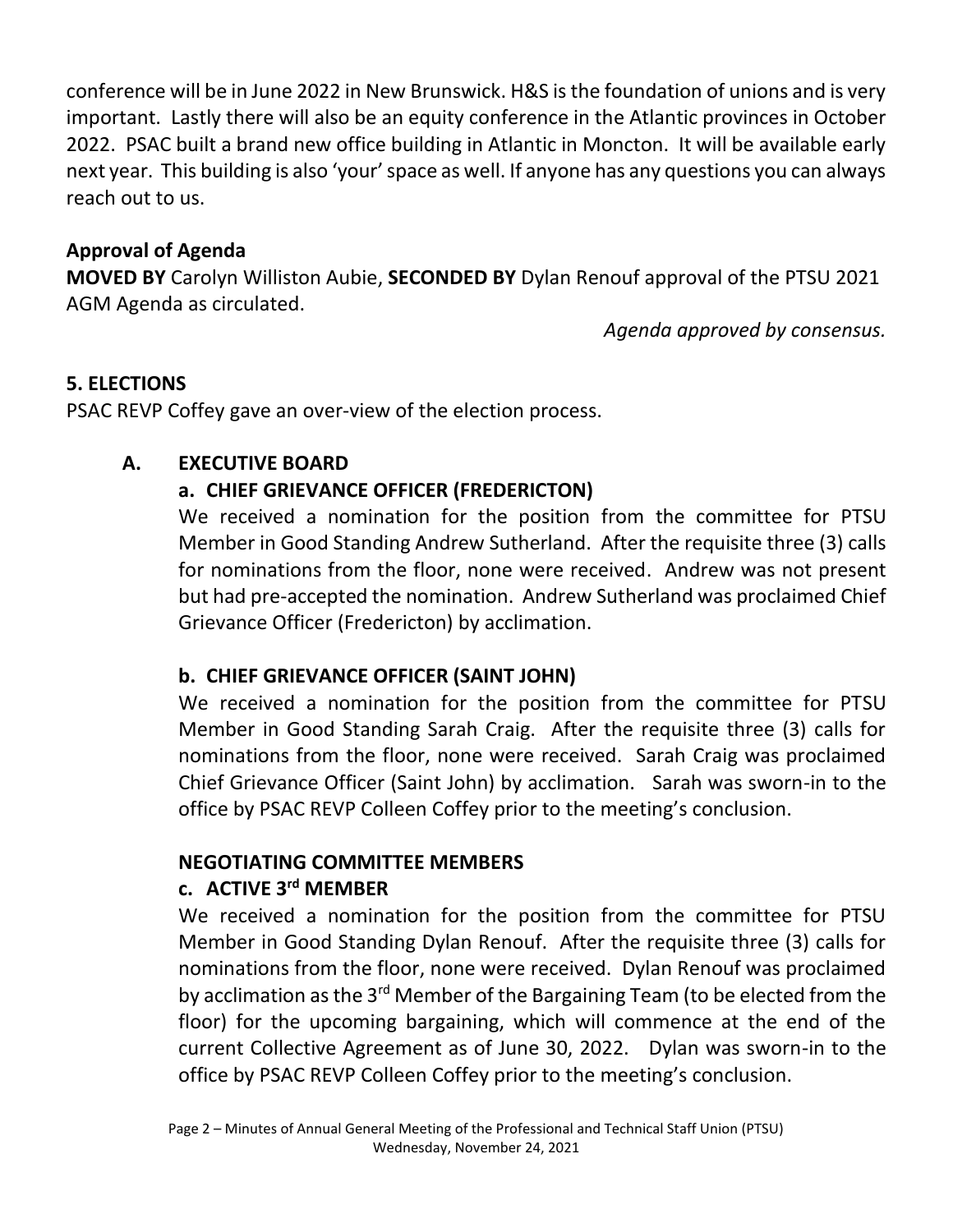#### **d. 'SPARE' TEAM MEMBER(S)**

No PTSU Members in Good Standing had offered for the position(s) prior-to the Annual General Meeting. PSAC REVP Coffey called the requisite three (3) times for nominations from the floor. It was established that, if there was a Member in Good Standing who wanted to 'stand' as a 'spare' team member, that Member would have to immediately reach out (via text or email, etc.) and advise the PTSU President or Secretary of their willingness to stand.

PTSU Member in Good Standing, Passionate Ncube, was nominated by Catherine Wilson, and Passionate reached out to PSAC Regional Representative R. Valay-Nadeau, and accepted the nomination in absentia. nominated Passionate Ncube, but they were not present.

PTSU Member in Good Standing, Tanya Pitt, was nominated by Tanya Moore. Tanya Pitt, in attendance at the meeting, accepted the nomination

A vote was conducted prior to the meeting's conclusion to establish who would be the  $1^{st}$  'spare' and the  $2^{nd}$  'spare', in the event that the  $3^{rd}$  Active Member of the Bargaining Team could not permanently carry out his duties/responsibilities. The vote established:

> Tanya Pitt (Saint John campus) as  $1<sup>st</sup>$  'Spare'; and Passionate Ncube (Fredericton campus) as 2nd 'Spare'

#### **6. REPORTS**

#### **A. PRESIDENT'S REPORT**

PTSU President, Bruce Miller, gave the 2021 President's Report, see attached.

**MOVED BY** Bruce Miller, **SECONDED BY** Ed Goodfellow adoption of the 2021 President's Report as given.

*Approved by consensus.*

#### **B. FINANCIAL REPORT**

PTSU Treasurer, Ed Goodfellow, gave the 2021 PTSU Financial Report, see attached.

**MOVED BY** Ed Goodfellow, **SECONDED BY** Chris Miller adoption of the 2021 PTSU Financial Report as given.

*Approved by consensus.*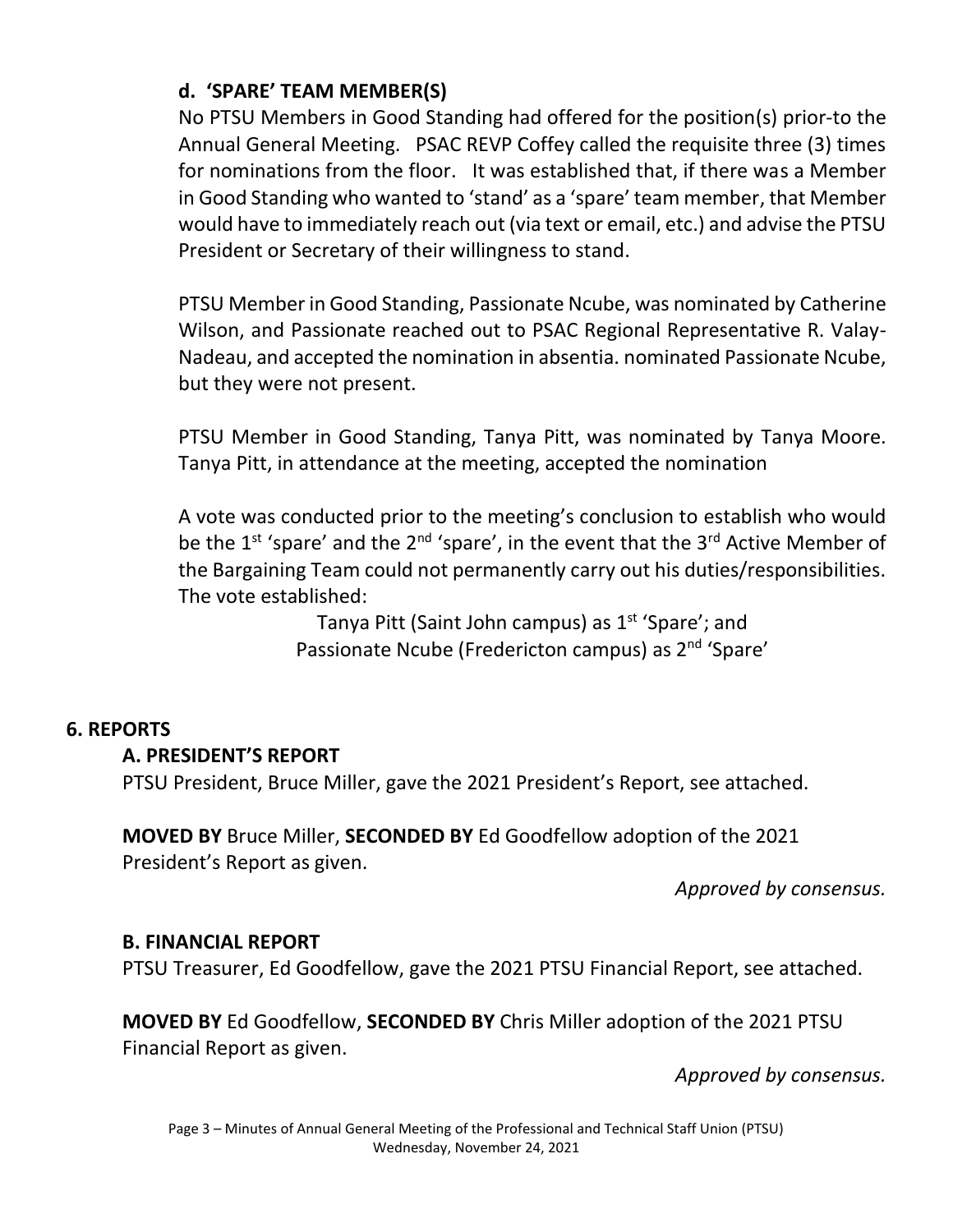#### **7. MOTIONS**

## **A. ADOPTION OF PTSU LOCAL STRIKE FUND LEVY (BEGINNING JANUARY 1, 2022)**

**MOVED BY** Chris Miller**, SECONDED BY** Carolyn Williston Aubie that the Professional & Technical Staff Union (PTSU) begin collecting a Special Local Strike Fund Levy of \$1./Member/month, starting January 1, 2022, to 'top up', in so far as on-hand funds at the time of any PTSU strike permit, the Public Service Alliance of Canada (PSAC) National 'strike duty' Strike Fund Member in Good Standing payment(s).

> *The motion passed with the requisite 2/3 majority of Membership present at the meeting*.

### **B. ADOPTION OF PTSU LOCAL'S 2022 ANNUAL BUDGET**

**MOVED BY** Ed Goodfellow, **SECONDED BY** Tanya Moore that the Professional & Technical Staff Union (PTSU) adopt the 2022 Annual Budget projections, as circulated, for application to the Local's 2022 operations.

> *The motion passed with the requisite 2/3 majority of Membership present at the meeting.*

### **C. ADOPTION OF PTSU PRESIDENT BRUCE MILLER AS 'DELEGATE' TO THE PSAC NATIONAL TRIENNIAL CONVENTION (MAY 2022)**

**MOVED BY** Ed Goodfellow, **SECONDED BY** Tanya Moore that the Professional & Technical Staff Union (PTSU) select PTSU President, Bruce Miller, as the fully-PSACfunded 'Delegate'(save and except for the Convention Registration Fee) to the Public Service Alliance of Canada (PSAC) National Triennial Convention, May 28 to June 2, 2022, in Winnipeg, Manitoba.

*Motion passed by consensus.*

## **D. ADOPTION OF PTSU BY-LAW AMENDMENTS/LOCAL'S FINANCIAL AFFAIRS**

**MOVED BY** Bruce Miller, **SECONDED BY** Tanya Moore that the Professional & Technical Staff Union (PTSU) adopt the PTSU By-Law Amendments (**LOCAL'S FINANCIAL AFFAIRS**) as circulated.

> *The motion passed with the requisite 2/3 majority of Membership present at the meeting.*

There being no further business, the 2021 PTSU Annual General Meeting was adjourned at 1:05 pm. **MOVED BY** Dylan Renouf, **SECONDED BY** Chris Miller.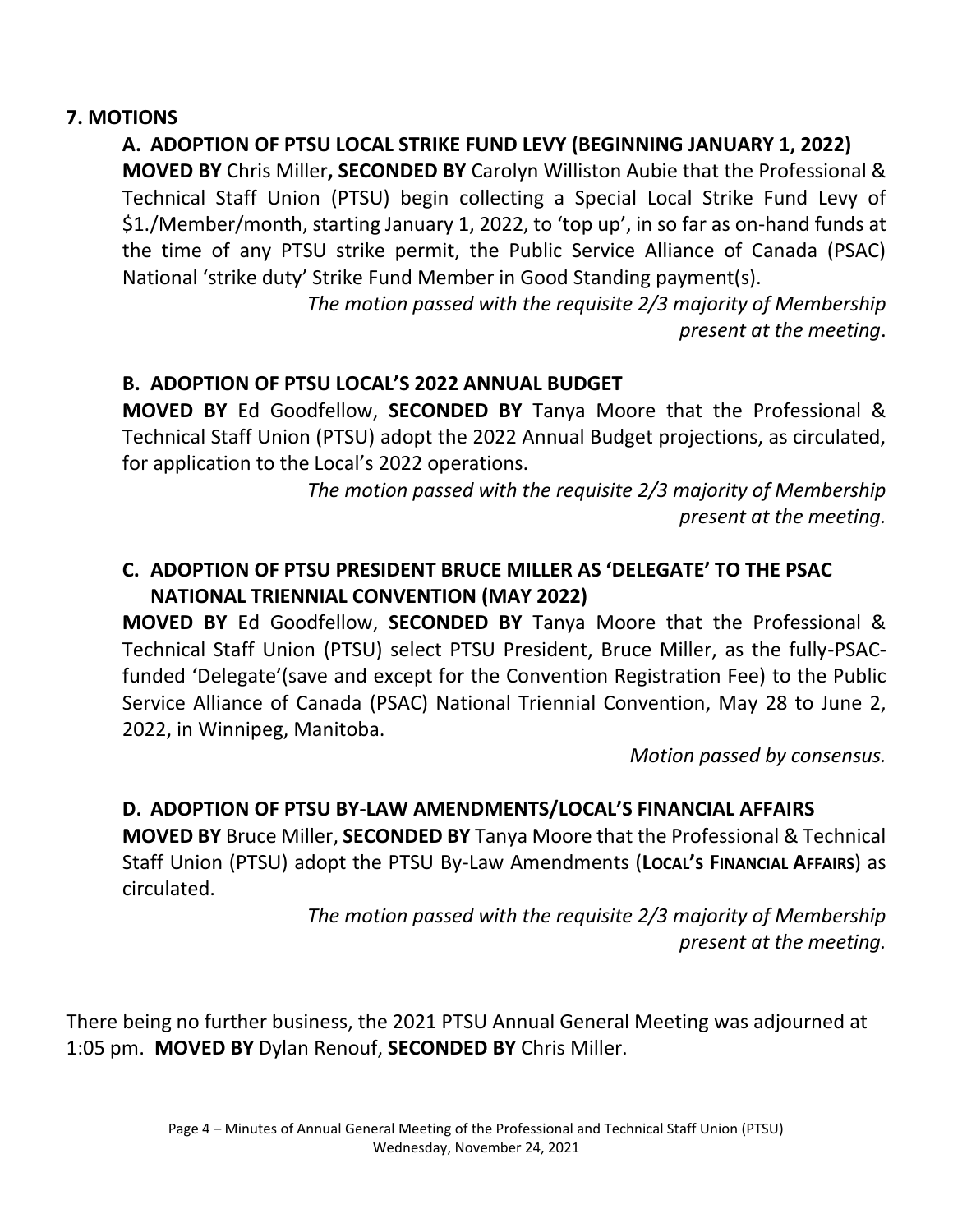#### **Presidents Report PTSU Virtual 2021 Annual General Meeting - Nov. 24, 2021**

This report deals with the period of Nov. 2020 – Nov. 2021. The past year has seen many key Union milestones, and some key changes in personnel. I want to applaud Tanya Moore for her union service in various capacities, most recently as Vice President on the Fredericton Campus. Tanya continues to sit on the FBRC Fringe Benefits Review Committee and is a valued member of our PTSU union. We have worked on housekeeping including PTSU Budget and Bylaws amendments that Past president Bev Bramble input was invaluable. We have also had Hay training completed by several of our PTSU members that will work together on a reclassification committee composed of UNB People and Culture along with our newly trained PTSU members. Our goal is to ensure fair and thorough job descriptions/evaluation/classification of our member positions in the future.

Much work has been done by your Executive Team and Committees to deliver what is promised to all of us in our Collective Agreement. A MOA(s) (*Memorandums* of Agreement) for PTSU members with irregular work schedules has been accepted; it was a long time coming because of the unique details associated with these positions.

Grievances put forth to UNB P&C have been ongoing with the majority having favourable outcomes for our members. The grievance process is something not to be feared by our members – this is the tool that ensures UNB follows our Collective Agreement.

Next year, bargaining for PTSU will commence and we will once again ask our members to get behind their Union/Bargaining Team because with a display of support and solidarity, we will be seen as a force to be reckoned with.

Our Fredericton PTSU office is in Marshall d'Avray Rm. 310. Our Saint John PTSU office is in Annex A&B. With approval of the budget, we can properly equip both office spaces.

There are always positions or duties that your Union needs to have filled to function properly. We ask all PTSU members to become active members – this can be achieved by joining committees, receiving training from PSAC like Talking Union Basics, or even Grievance training. This training can help you to become an active union member and possibly enable you to take on more responsibility as a Shop Steward. We need new people to help the Union grow and stay vibrant. I hear many other locals that have engagement problems and I do not want us to become complacent.

I would also like to ask for any PTSU members that would like to serve the PTSU as an elected Executive Board member, Shop Steward, or in one of the many committees, please contact [ptsu60551@gmail.com](mailto:ptsu60551@gmail.com) and let us know your intentions. We are always looking for new faces.

*Bruce Miller President, Professional and Technical Staff Union (PTSU) PSAC Local 60551*